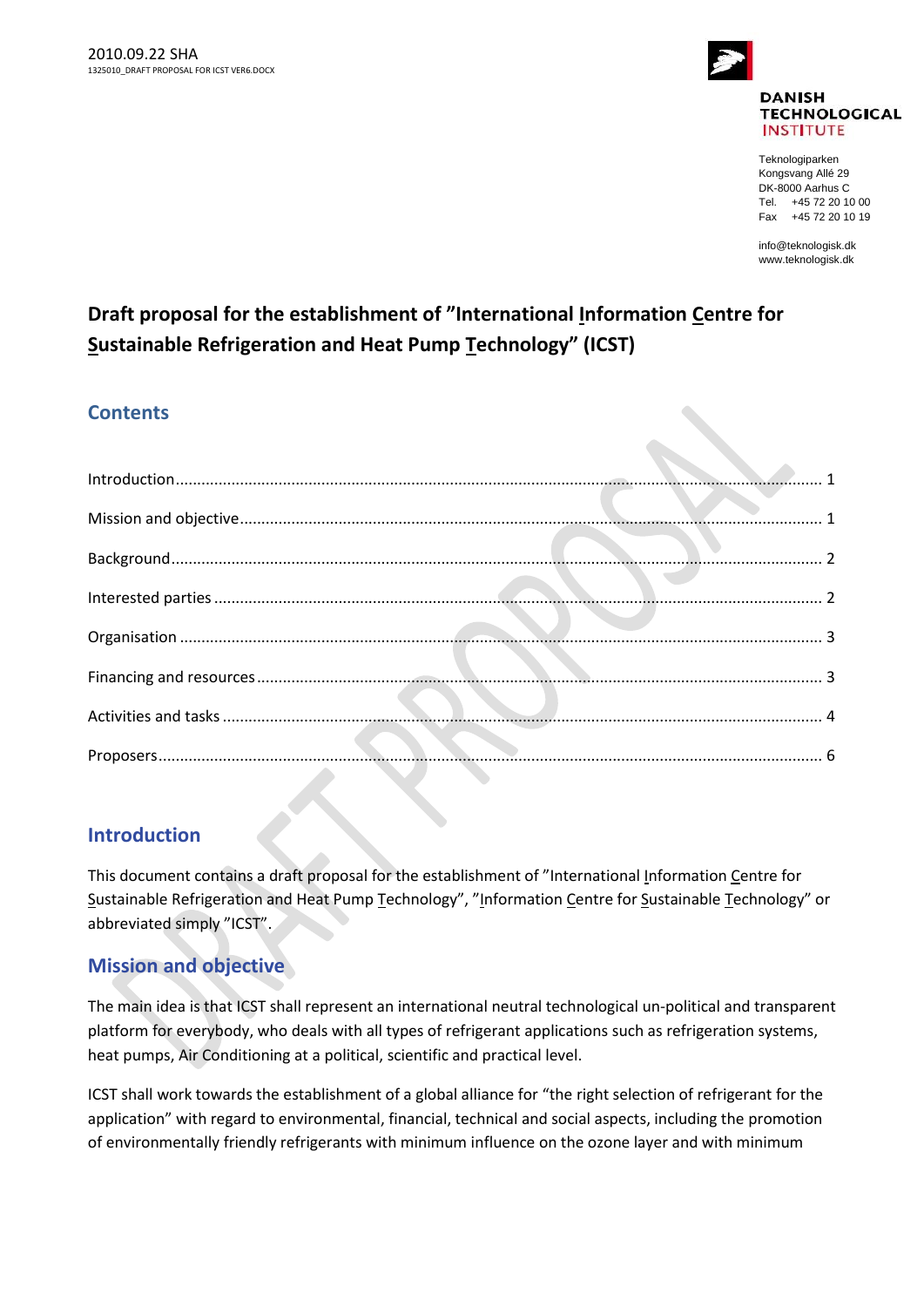

global warming, meaning natural refrigerants such as HC,  $NH<sub>3</sub>$ , CO<sub>2</sub>, etc. Synthetic refrigerants such as CFC, HCFC, HFC or HFO could also be "the right selection of refrigerant for the application", but the aim is to reduce the amount of applications, where natural refrigerants cannot be used, to a minimum.

#### Political level

ICST shall work to ensure that persons who participate in and have influence on national and international decision-making processes have access to and support from a neutral impartial scientifically sound and undisputed basis of knowledge so decisions to highest possible degree support and do not counteract the aim to minimise harmful effects on the global environment.

#### Scientific level

ICST will work for "networking" for the purpose of supporting international exchange of state-of-the-art knowledge and experience.

#### Practical level

ICST shall work for international exchange of knowledge and experience and among other things support "exchange programmes" for posting people of different nationalities. The practical level comprises all "executors" including, consultants, project planners, installers, skilled workers etc.

The primary tool to meet the mission and objective is to give everybody worldwide access to updated network and knowledge on a international web-portal – in English language.

# <span id="page-1-0"></span>**Background**

The background for the work with ICST is the global climate problem that has been handled at international, political level with regulations via the Montreal, Kyoto and COP15 protocols with phase-out of ozone-depleting substances and refrigerants with global effects.

The idea to establish ICST originated in the Danish "Information Centre for HFC free Cooling" where it is regarded as a continuous development and internationalisation of the Danish concept. The idea has been developed and further strengthened and inspired by the "Forum discussion" concerning the "Montreal Protocol and uptake of natural refrigerants" at the 9th IIR Gustav Lorentzen Conference in Sydney in April 2010.

# <span id="page-1-1"></span>**Interested parties**

All authorities, organisations, companies and persons dealing with all refrigerant applications for refrigeration systems, heat pumps, A/C (stationary and mobile) could be interested in and benefit from the establishment of ICST.

#### **International and national authorities**

For instance: The European Commission, The Danish Environmental Protection Agency (Information Centre for HFC free Cooling).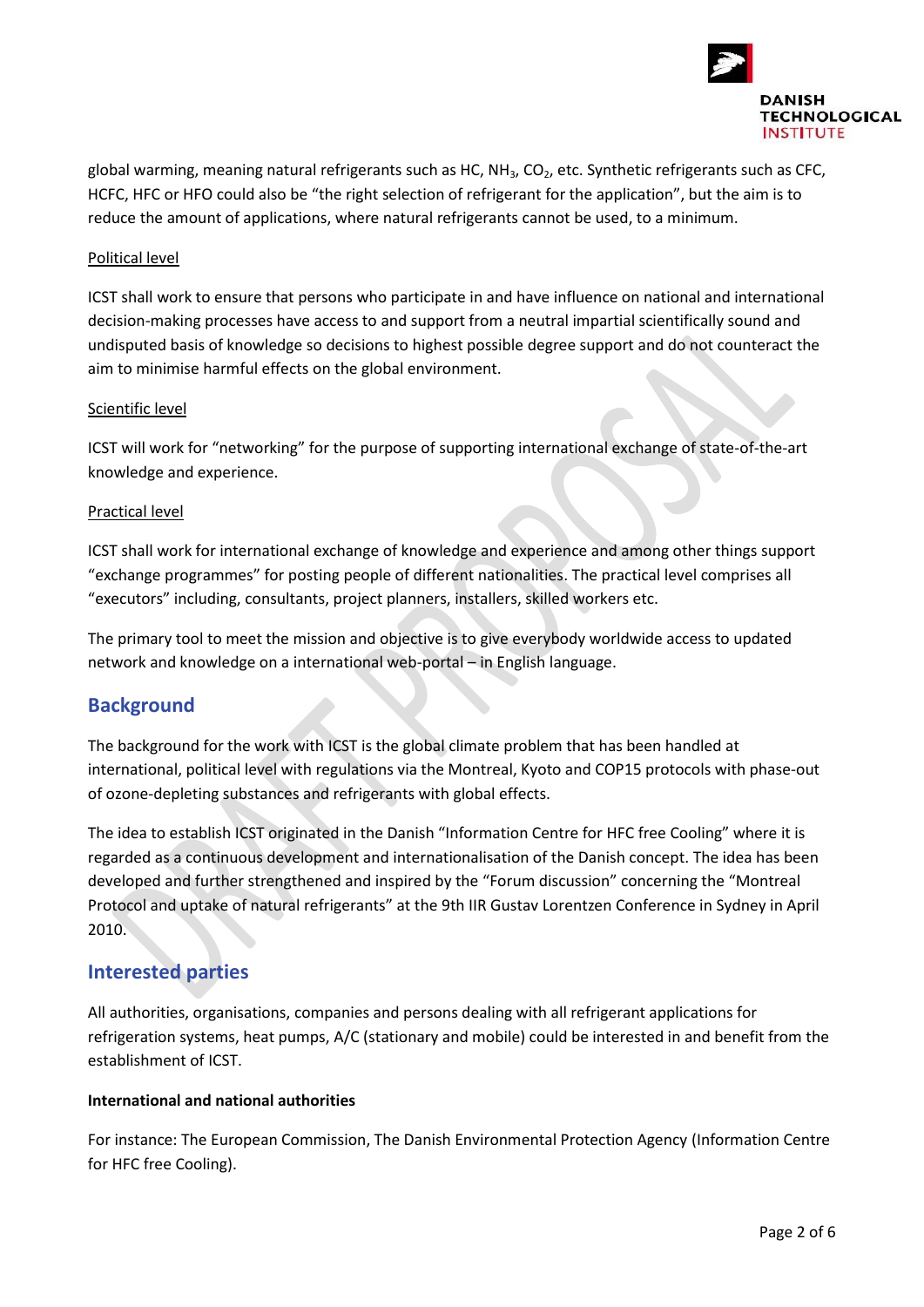

#### **International organisations**

For instance: United Nations Environment Programme (UNEP), the United Nations Framework Convention on Climate Change (UNFCCC Secretariat), the United Nations Development Programme (UNDP), the World Bank, Intergovernmental Panel on Climate Change (IPCC), Ozone Secretariat, TEAP (under United Nations Environment Programme, Ozone Secretariat) with the sub-group Refrigeration, Air-Conditioning and Heat Pumps Technical Options Committee (RTOC), Multilateral Fund, and United Nations Industrial Development Organization UNIDO.

#### **International technical organisations**

For instance: International Institute of Refrigeration (IIR), International Institute of Ammonia Refrigeration (IIAR), ASHRAE, Air-conditioning and Refrigeration European Association (AREA).

#### **Universities and Scientific Technological Centres**

For instance: SINTEF, Kungliga Tekniska Högskolan KTH, Danish Technological Institute DTI.

#### **Companies and persons**

For instance: Danfoss, Carlsberg, IKEA, McDonalds, Coca Cola

#### **Non-Governmental Organisations (NGO´s) and Environmental Non Governmental Organizations (ENGO´s)**

For instance: Refrigerants, Naturally!, Green Cooling Association Inc., Greenpeace, R744.com, Ammonia21.com, Hydrocarbon21.com, International Energy Agency (IEA) and European Partnership for Energy and the Environment (EPEE), Environmental Investigation Agency IEA, Institute for Governance and Sustainable Development IGSD, BeyondHFCs, Noé21.

# <span id="page-2-0"></span>**Organisation**

During the start-up phase, the initiative was taken and the proposal was prepared by a small working group with participants from Denmark and Australia. After the establishment of ICST the plan is to let a secretariat carry out operations with substantial assistance from all participating authorities, organisations, companies and persons world-wide subdivided into the countries in the world's 6-7 continents.



# <span id="page-2-1"></span>**Financing and resources**

Establishment/start-up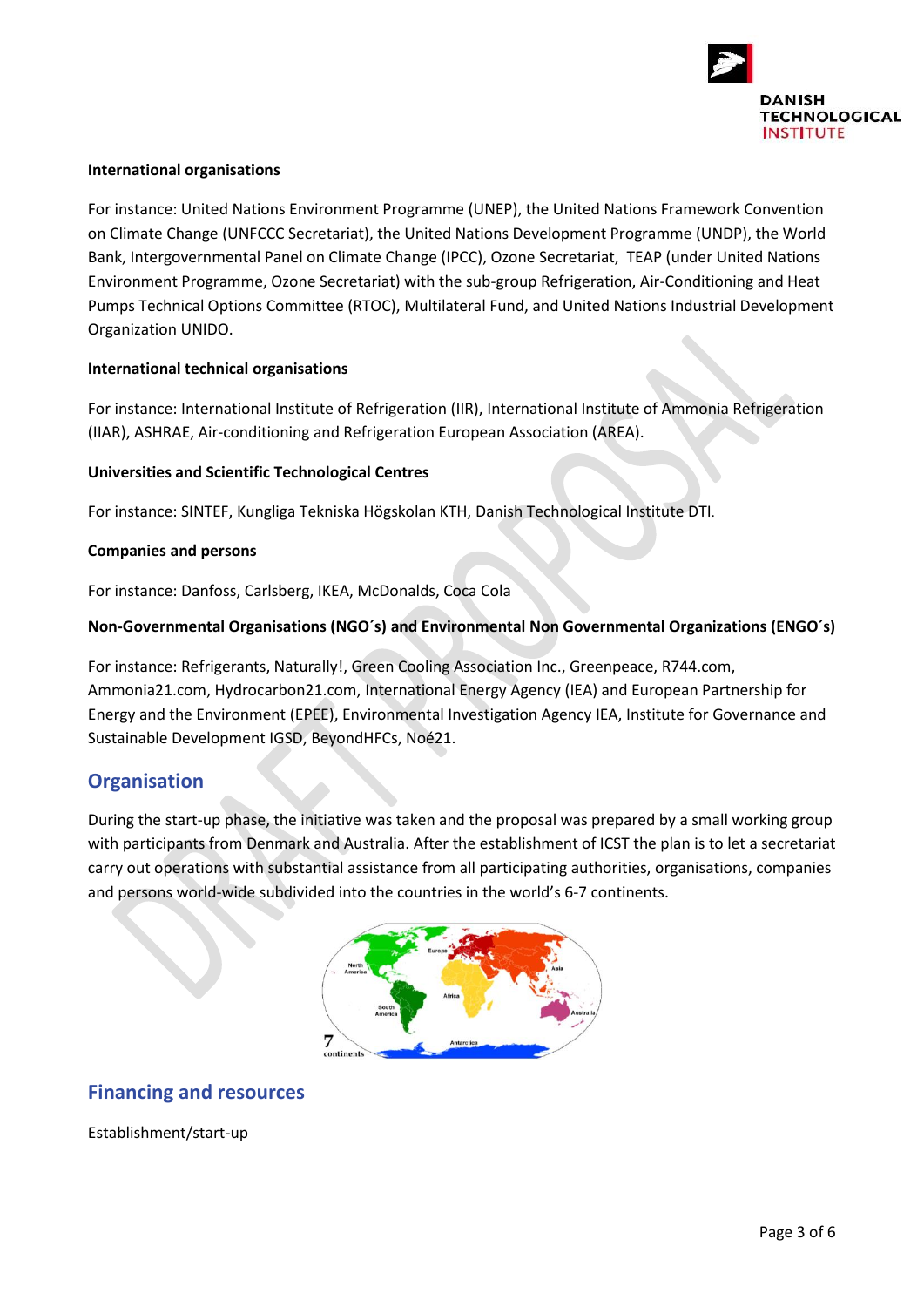

Hopefully, a large part of the initial expenses can be financed by selected international organisations. Mainly resources for the establishment of the secretariat, start-up of the homepage and the operation of the initial operating period are in question.

#### Operation after establishment/start-up

We hope that daily operation and keeping up to date of the international part will be partly financed by international organisations and national authorities and that the rest can be covered by membership fees from individual participants. At national level, each participant will have to find local funds.

# <span id="page-3-0"></span>**Activities and tasks**

During the start-up phase, the main ICST activities could as a starting point be:

#### Political level

Establishment of an international network of persons who participate in and have influence on national and international decision-making processes.

#### Scientific level

Establishment of international network of persons who work with state-of-the-art knowledge and experience within the field of refrigerants.

#### Practical level

Establishment of international network of parties who aim at exchange programmes for posting of persons with different nationalities with regard to international exchange of knowledge and experience.

## Establishment of the secretariat and homepage of ICST

Establishment of the secretariat of ICST at Danish Technological Institute.

Establishment of the international web-site [www.refrigerantfactbook.com.](http://www.refrigerantfactbook.com/) As a starting point the homepage could be constructed according to the following sitemap suggestion:

# **The Refrigerant Factbook**

 **For Network & Knowledge**

#### **Welcome**

 Objective Organisation Working Groups Members **Activities** Contact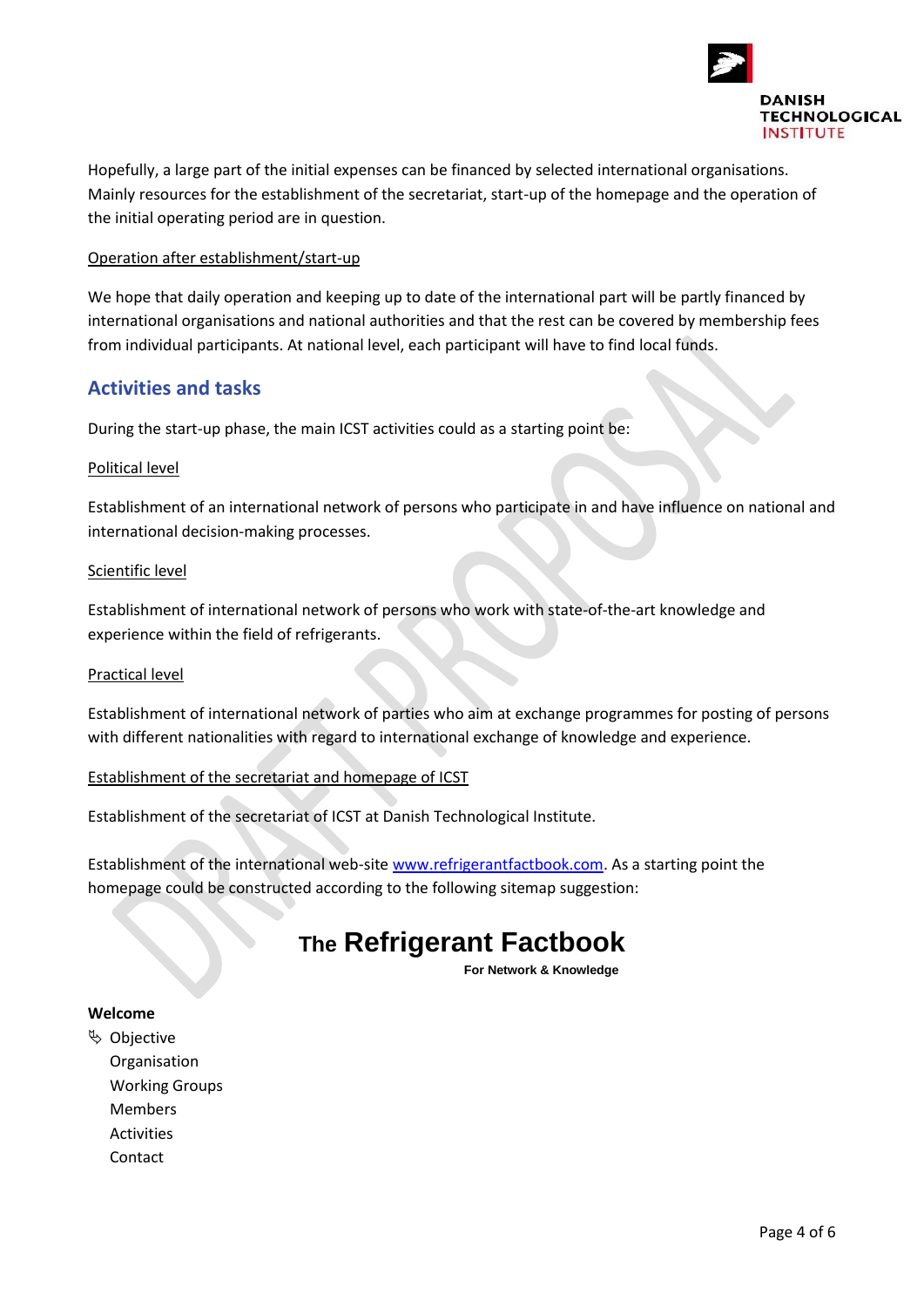

#### **Refrigerants**

 $\%$  CFC and HCFC

HFC and HFO

HC,  $NH<sub>3</sub>$  and CO<sub>2</sub> Natural Refrigerants

**The world**

- $\%$  Political level
	- $\%$  Global status report (worldwide legislation and other regulation within the field of refrigerants Global contacts (international "authorities", organisations, etc.)

## Scientific level

 $\%$  Global status report (international technological stage, education, etc.) Global contacts (international organisations, etc.)

Practical level

 $\uparrow$  Global status report (education, matrix with applications and refrigerants, etc.)

Global contacts (international organisations, etc.)

## **The world's 6 main continents** in alphabetical order

- $\%$  Africa
	- $\%$  Political level
		- $\%$  Continental status report (legislation and other regulation within the field of refrigeration) Continental contacts (authorities, organisations, etc.)
		- Scientific level
		- $\%$  Continental status report (technological stage, education, etc.)
		- Continental contacts (organisations, etc.)
		- Practical level
		- $\%$  Continental status report (education, matrix with applications and refrigerant, etc.) Continental contacts (organisations, etc.)

## Antarktika (Antarctica)

- $\&$  Asia
	- … all continents with same sub-levels as Africa as the first continent
- $\mathfrak{B}$  Australia
- $\mathfrak{G}$  Europe
- North America
- $\%$  South America
- **All countries in the world** in alphabetical order
- $\%$  Afghanistan
	- Political level
		- $\%$  National status report (legislation and other regulation within refrigerants) National contacts (relevant authorities, organisations etc.)

Scientific level

 $\%$  National status report (R&D activities, technological stage, education, etc.)

National contacts (organisations, universities, knowledge centres, places of study, etc.)

Practical level

 $\%$  National status report (matrix with applications and refrigerants, etc.)